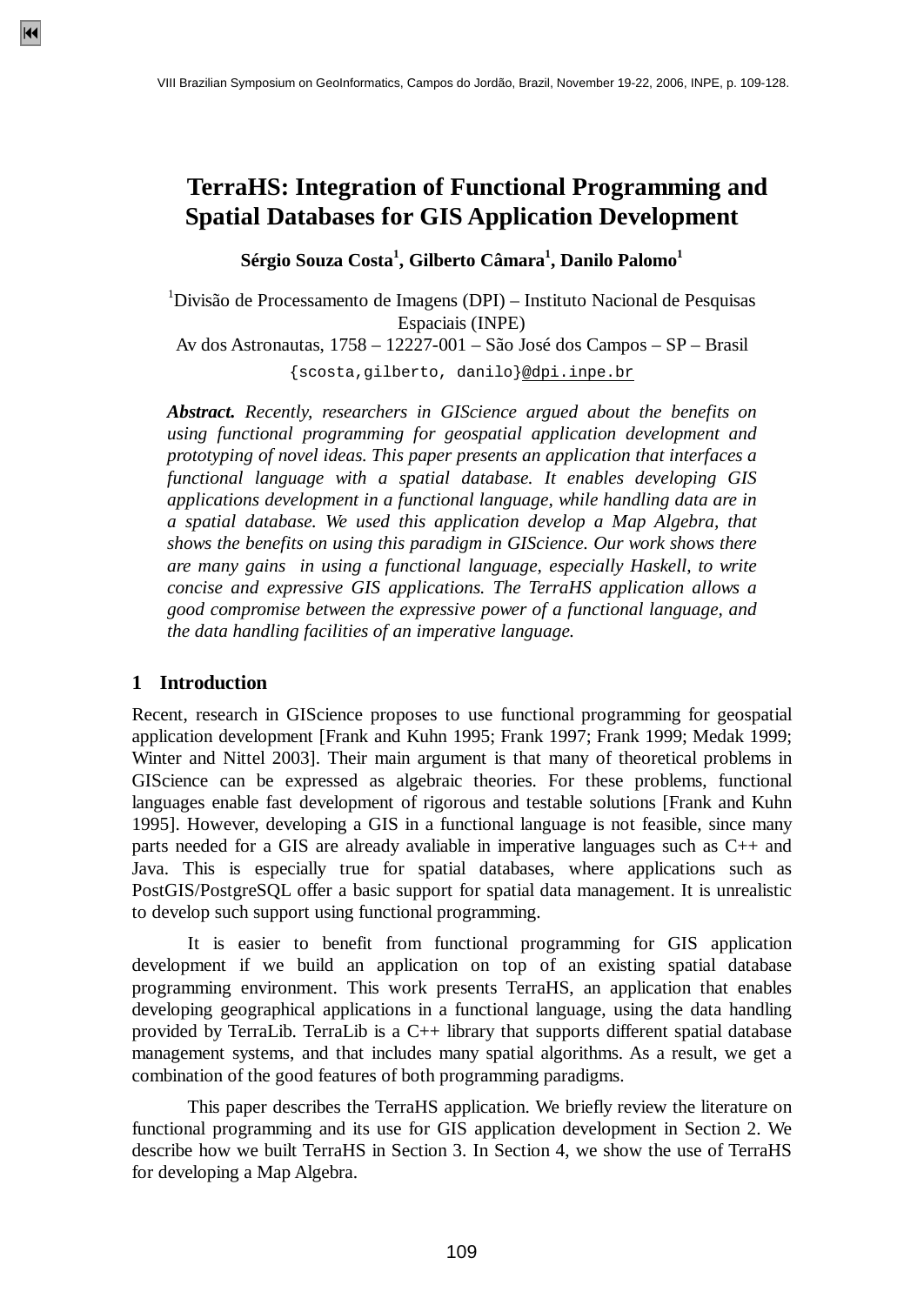## **2 Brief Review of the Literature**

#### **2.1 Functional Programming**

Functional programming is a programming paradigm that considers that computing is evaluating off mathematical functions. Functional programming stresses functions, in contrast to imperative programming, which stresses changes in state and sequential commands [Hudak 1989]. Recent functional languages include Scheme, ML, Miranda and Haskell. TerraHS uses the Haskell programming language. The Haskell report describes the language as:

*"Haskell is a purely functional programming language incorporating many recent innovations in programming language design. Haskell provides higher-order functions, non-strict semantics, static polymorphic typing, user-defined algebraic datatypes, pattern-matching, list comprehensions, a module system, a monadic I/O system, and a rich set of primitive datatypes, including lists, arrays, arbitrary and fixed precision integers, and floating-point numbers*" [Jones 2002].

The next section provides a brief description of the Haskell syntax. This description will help the reader to understand the essential arguments of this paper. For detailed description of Haskell see [Jones 2002], [Peyton Jones, Hughes et al. 1999] and [Thompson 1999].

#### **2.2 A Brief Tour of the Haskell Syntax**

Functions are the core of Haskell. A simple example is a function that which adds its two arguments:

```
add :: Integer \rightarrow Integer \rightarrow Integeradd x y = x + y
```
The first line defines the add function. It takes two Integer values as input and produces a third one. Functions in Haskell can also have generic (or polymorphic) types. For example, the following function calculates the length of a generic list, where [a] is a list of elements of a generic type a, [] is the empty list, and  $(x:xs)$  is the list composition operation:

```
length :: [a] \rightarrow Integer
length [] = 0length (x:xs) = 1 + length xs
```
This definition reads "length is a function that calculates an integer value from a list of a generic type a. Its definition is recursive. The length of an empty list is zero. The length of a nonempty list is one plus the length of the list without its first element".

The user can define new types in Haskell using a data declaration, which defines a new type, or the type declaration, which redefines an existing type. For example, take the following definitions:

| $type$ $Coord2D = (Double, Double)$ |  |                    |
|-------------------------------------|--|--------------------|
| data Point                          |  | = Point Coord2D    |
| data Line2D                         |  | = Line2D [Coord2D] |

In these definitions, a Coord2D type is a shorthand for a pair of Double values. A Point is a new type that contains one Coord2D. A Line2D is a new type that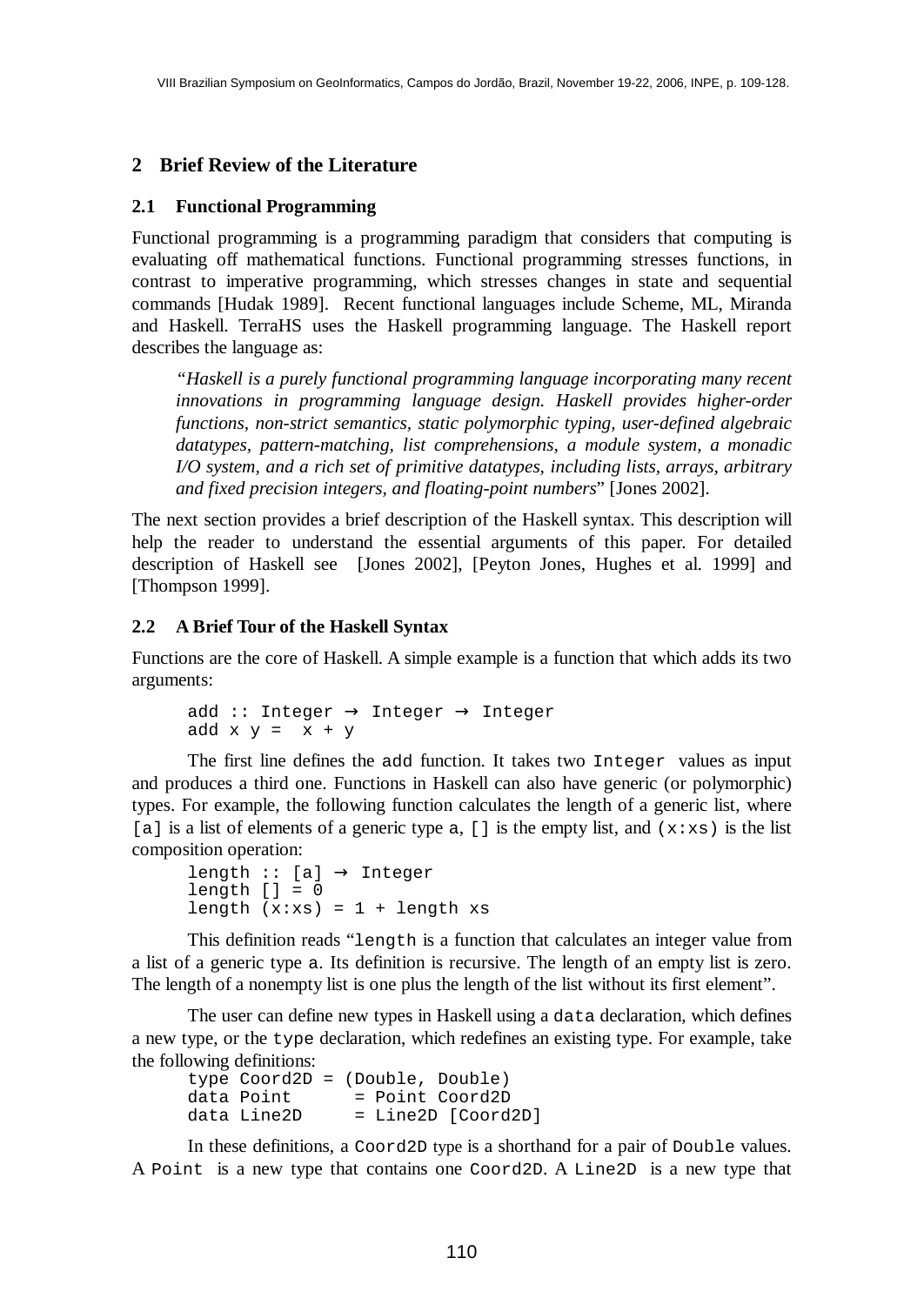contains a list of Coord2D. One important feature of Haskell lists is that they can be defined by a mathematical expression similar to a set notation. For example, take the expression:

[elem | elem <- (domain map), (predicate elem obj)]

 It reads "the list contains the elements of a map that satisfy a predicate that compares each element to a reference object". This expression could be used to select all objects that satisfy a topological operator ("*all roads that cross a city*"). Haskell includes *higher-order* functions. These are functions that have other functions as arguments. For example, the map higher-order function applies a function to a list, as follows:

```
map :: (a \rightarrow b) \rightarrow [a] \rightarrow [b] map f [] = [] 
map f(x:xs) = f(x:max)
```
This definition can reads as "take a function of type  $a \rightarrow b$  and apply it recursively to a list of a, getting a list of b". Haskell supports overloading using *type classes*. A definition of a *type class* uses the keyword class. For example, the type class Eq provides a generic definition of all types that have an equality operator:

 class Eq a where  $(==)$  ::  $a \rightarrow a \rightarrow$  Bool

This declaration reads "a type a is an instance of the class  $E_q$  if it defines is an overloaded equality (==) function." We can then specify instances of type class  $E_q$  using the keyword instance. For example:

 instance Eq Coord2D where  $((x1, x2) == (y1, y2)) = (x1 == x2 & & y1 == y2)$ 

Haskell also supports a notion of *class extension*. For example, we may wish to define a class Ord which *inherits* all the operations in Eq, but in addition includes comparison, minimum and maximum functions:

 class (Eq a) => Ord a where  $(\le)$ ,  $(\le)$ ,  $(\ge)$ ,  $(\ge)$ ,  $(\ge)$  ::  $a \rightarrow a \rightarrow B$ ool max, min  $\cdots$   $\cdots$   $\cdots$   $\cdots$   $\cdots$   $\cdots$   $\cdots$   $\cdots$   $\cdots$ 

#### **2.3 Functional Programming and GIS**

Many recent papers propose using functional languages for GIS application develepment [Frank and Kuhn 1995; Frank 1997; Frank 1999; Winter and Nittel 2003]. Frank and Kuhn [1995] show the use of functional programming languages as tools for specification and prototyping of Open GIS specifications. Winter and Nittel [2003] apply a formal tool to writing specifications for the Open GIS proposal for coverages. Medak [1999] develops an ontology for life and evolution of spatial objects in an urban cadastre. To these authors, functional programming languages satisfy the key requirements for specification languages, having expressive semantics and allowing rapid prototyping. Translating formal semantics is direct, and the resulting algebraic structure is extendible. However, these works do not deal with issues related to I/O and to database management. Thus, they do not provide solutions applicable to real-life problems. To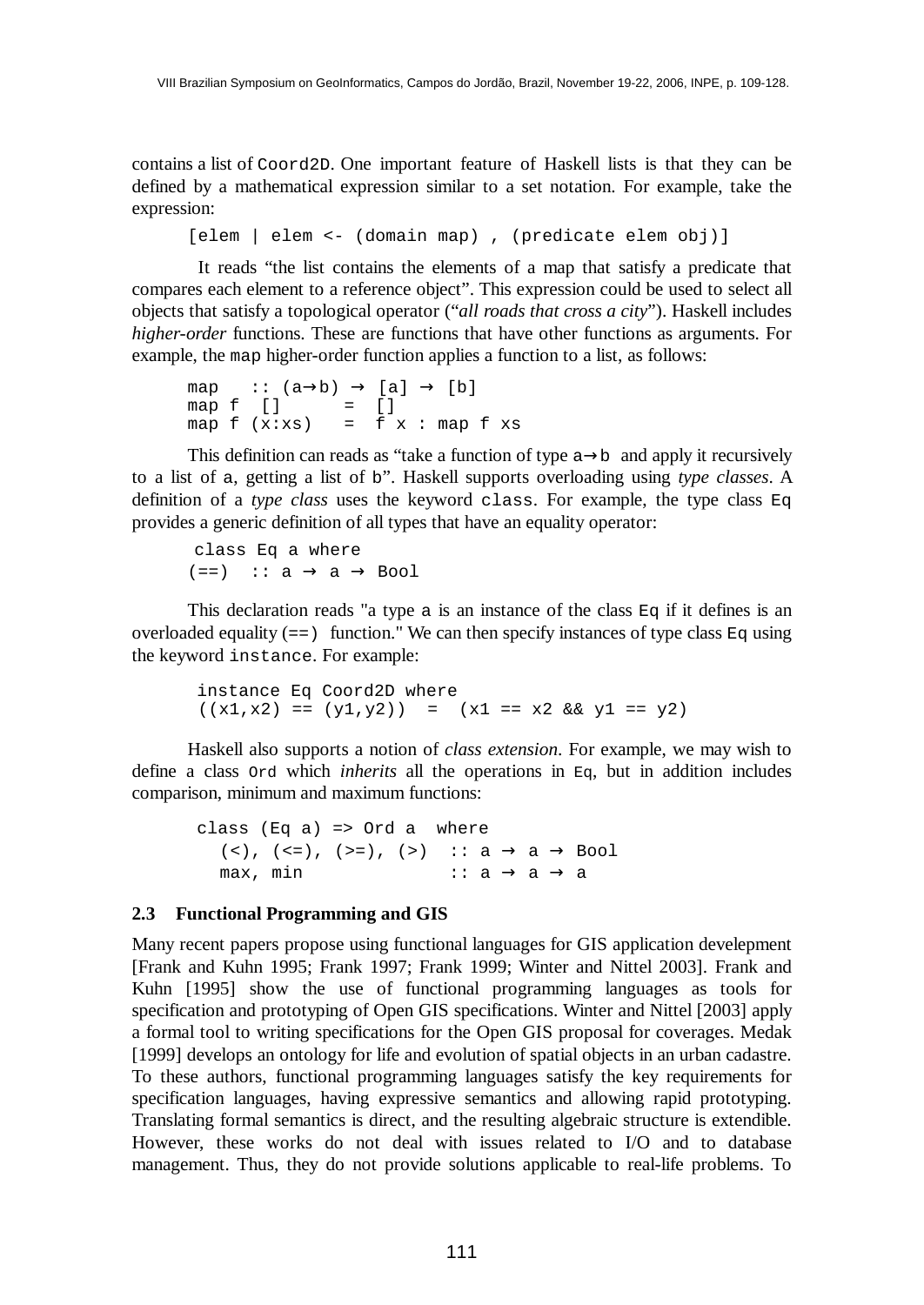apply these ideas in practice, we need to integrate functional and imperative programming.

# **2.4 Integration of Functional and Imperative Languages**

The integration functional and imperative languages is discussed in Chakravarty [2003], who presents the *Haskell 98 Foreign Function Interface (FFI),* which supports calling functions written in C from Haskell and vice versa. However, functions written in imperative languages can contain side effects. To allow functional languages to deal with side effects, Wadler [1990] proposed *monads* for structuring programs written in functional language. The use of monads enables a functional language to simulate an imperative behavior with state control and side effects [Thompson 1999]. Jones [2005] presents many crucial issues about interaction of functional languages with the external world, such as I/O, concurrency, exceptions and interfaces to libraries written in other languages. In this work, the author describes a Haskell web server as a case study. These works show of the integration between these two programming styles. However, none of these works deals with geoinformation systems. On the next section we present an application that integrates programs written in Haskell with spatial databases and allows fast and reliable GIS application development.

# **3 TerraHS**

This section presents TerraHS, a software application which enables developing geographical applications using in functional programming using data stored in a spatial database. TerraHS links the Haskell language to in the TerraLib GIS library. TerraLib is a class library written in C++, whose functions provide spatial database management and spatial algorithms. TerraLib is free software [Vinhas and Ferreira 2005]. TerraHS links to the TerraLib functions through the *Foreign Function Interface* [Chakravarty 2003] and a function set written in C language*,* which performs the TerraLib functions. The Figure 1 shows its architecture.



**Figure 1 TerraHS Architecture** 

TerraHS includes three basic resources for geographical applications: *spatial representations*, *spatial operations* and *database access*. The next sections present them.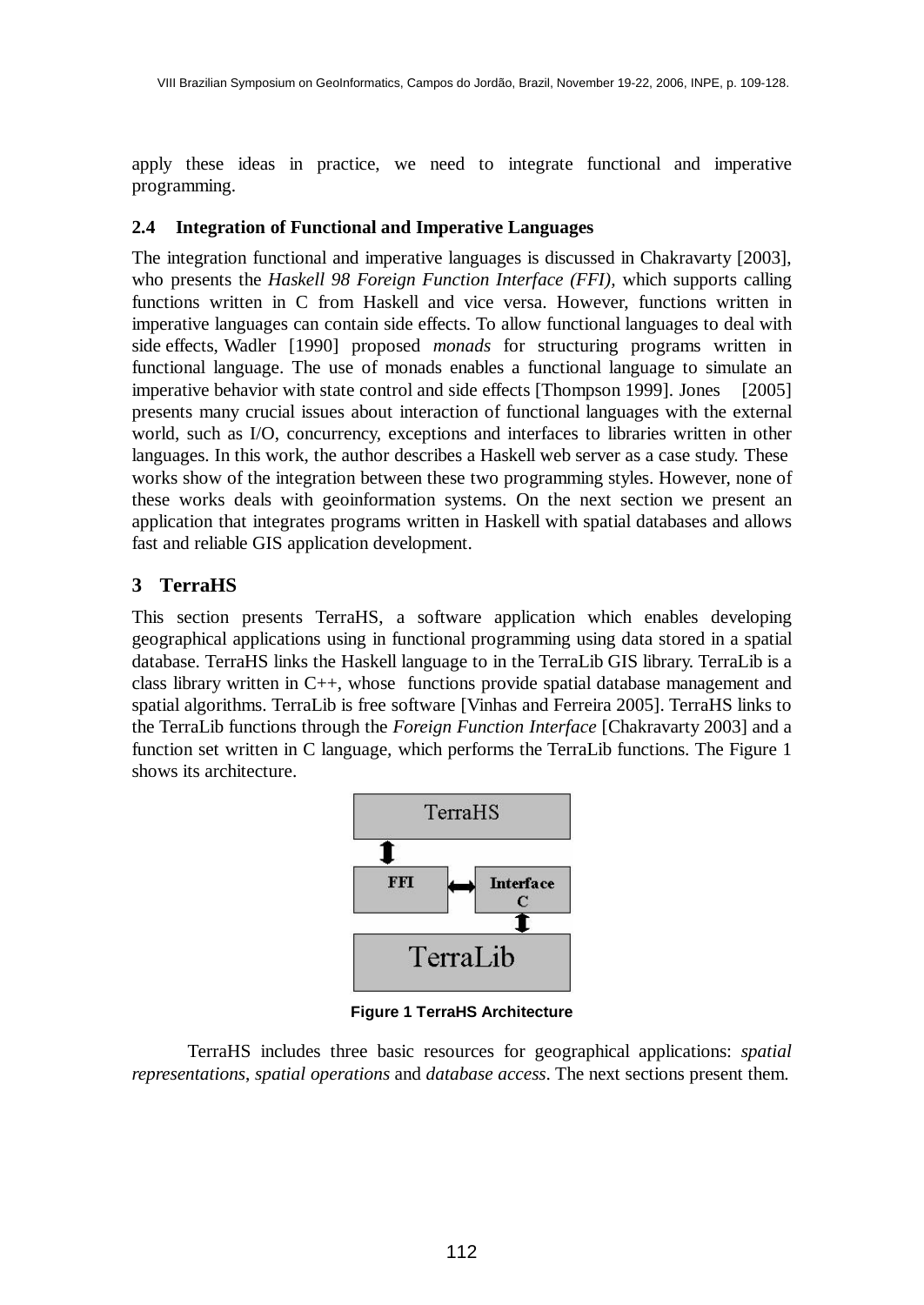#### **3.1 Spatial Representations**

#### **3.1.1 Vector data structures**

Identifiable entities on the geographical space, or *geo-objects*, such as cities, highways or states are usually represented in vector data structures, as point, line and polygon. These data structures represent an object by one or more pairs of Cartesian coordinates. TerraLib represents coordinate pairs through the *Coord2D* data type. In TerraHS, this type is a tuple of real values.

type Coord2D = (Double, Double)

The type Coord2D is the basis for all the geometric types in TerraHS, namely: data Point = Point Coord2D data Line2D = Line2D [Coord2D] type LinearRing = Line2D data Polygon = Polygon [LinearRing]

The *Point* data type represents a point in TerraHS, and is a single instance of a *Coord2D*. The *Line2D* data type represents a line, composed of one or more segments and it is a vector of *Coord2Ds* [Vinhas and Ferreira 2005]. The *LinearRing* data type represents a closed polygonal line. This type is a single instance of a *Line2D*, where the last coordinate is equal to the first [Vinhas and Ferreira 2005]. The *Polygon* data type represents a polygon in TerraLib, and it is a list of *LinearRing*. Other data types include:

```
data PointSet = PointSet [Point] 
data LineSet = LineSet [Line2D]
data PolygonSet = PolygonSet [Polygon]
```
### **3.1.2 Cell-Spaces**

TerraLib supports cell spaces. Cell spaces are a generalized raster structure where each cell stores a more than one attribute value or as a set of polygons that do not intercept one another. A cell space enables joint storage of the entire set of information needed to describe a complex spatial phenomenon. This brings benefits to visualization, algorithms and user interface [Vinhas and Ferreira 2005]. A cell contains a bounding box and a position given by a pair of integer numbers.

data Cell = Cell Box Integer Integer data Box = Box Double Double Double Double

The *Box* data type represents a bounding box and the *Cell* data type represents one cell in the cellular space. The *CellSet* data type represents a cell space.

data CellSet = CellSet [Cell]

#### **3.1.3 Spatial Operations**

TerraLib provides a set of spatial operations over geographic data. TerraHS provides function that use those algorithms. We used Haskell type classes [Shields and Jones 2001; Chakravarty 2004] to define the spatial operations using polymorphism. These topologic operations can be applied for any combination of types, such as point, line and polygon.

class TopologyOps a b where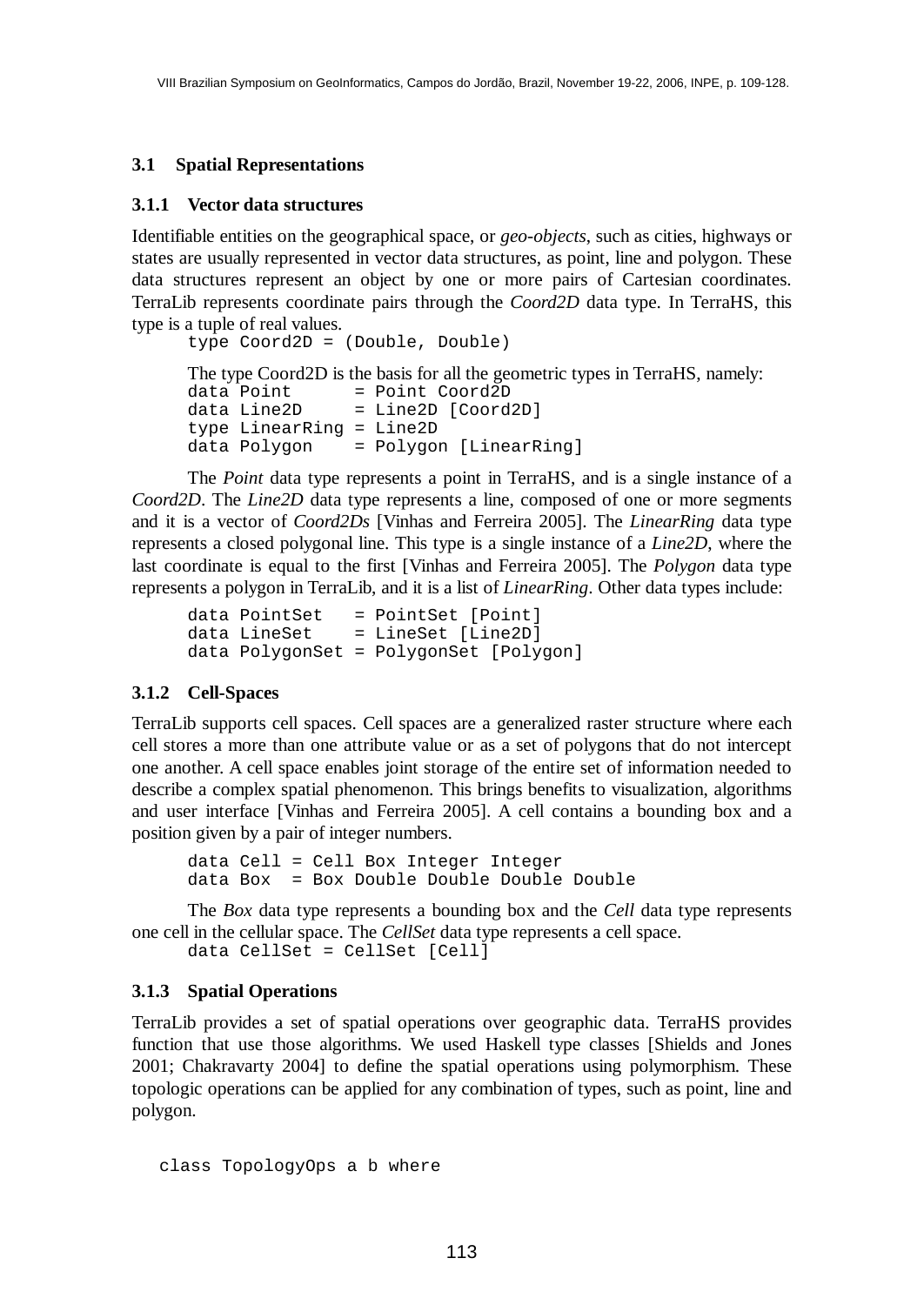disjoint  $: a \rightarrow b \rightarrow B$ ool intersects  $: a \rightarrow b \rightarrow B$ ool touches  $: a \rightarrow b \rightarrow B$ ool …

The TopologyOps class defines a set of generic operations, which can be instantiated to several combinations of types:

```
instance TopologyOps Polygon Polygon 
instance TopologyOps Point Polygon 
instance TopologyOps Point Line2D 
 …
```
#### **3.2 Database Access**

One of the main features of TerraLib is its use of different object-relational database management systems (OR-DBMS) to store and retrieve the geometric and descriptive parts of spatial data [Vinhas and Ferreira 2005]. TerraLib follows a layered model of architecture, where it plays the role of the middleware between the database and the final application. Integrating Haskell with TerraLib enables an application developed in Haskell to share the same data with applications written in C++ that use TerraLib, as shown in Figure 2.



**Figure 2 - Using the TerraLib to share a geographical database, adapted from Vinhas e Ferreira (2005).** 

A TerraLib database access does not depends on a specific DBMS and uses an abstract class called *TeDatabase* [Vinhas and Ferreira 2005]. In TerraHS, the database classes are algebraic data types, where each constructor represents a subclass.

data Database = MySQL String String String String | PostgreSQL String String String String

A TerraLib *layer* aggregates spatial information located over a geographical region and that share the same attributes. A layer is identifier in a TerraLib database by its name [Vinhas and Ferreira 2005].

type LayerName = String

In TerraLib, a *geo-object* is an individual entity that has geometric and descriptive parts, composed by:

• **Identifier**: identifies a *geo-object*.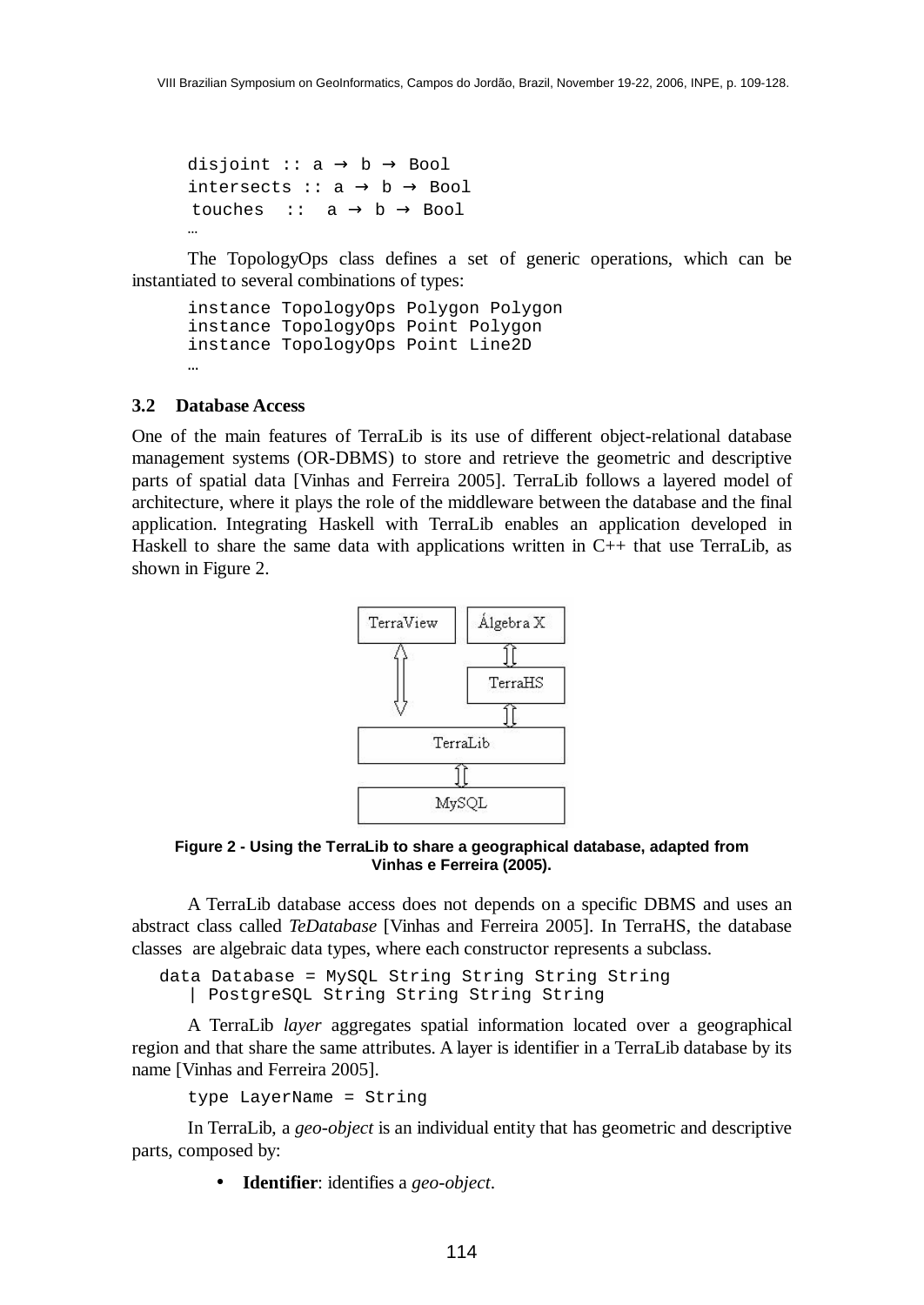data ObjectId = ObjectId String

• **Attributes**: this is the descriptive part of a geo-object. An attribute has a name (*AttrName*) and a value (*Value*).

```
type AttrName = String 
data Value = StValue String| DbValue Double 
              |InValue Int | Undefined 
data Atribute = Atr (AttrName, Value)
```
• **Geometries**: this is the spatial part, which can have different representations.

data Geometry = GPt Point | GLn Line2D | GPg Polygon | GCl Cell | GPtS PointSet  $(\dots)$  $\vert$  GPtS PointSet  $(\ldots)$ 

A *geo-object* in TerraHS is a triple:

```
 data GeObject = GeoObject (ObjectId, [Atribute], Geometry)
```
The *GeoDatabases* type class provides generic functions for storage, retrieval of geo-objects from a spatial database.

```
class GeoDatabases a where 
open : a \rightarrow \text{IO} (Ptr a)
close :: (Ptr a) \rightarrow IO ()
retrieve :: (Ptr a) \rightarrow LayerName \rightarrow IO [GeObject]
store ::(Pr a) \rightarrow LayerName \rightarrow [GeObject] \rightarrow IO BoolerrorMessage :: (Ptr a) \rightarrow IO String
```
These operations will then be instantiated to a specific database, such as  $mysQL$ or PostgreSQ L. Figure 3 shows an example of a TerraLib database access program.

```
host = "sputnik" 
user = "Sergio" 
password = "terrahs" 
dbname = "Amazonia" 
main:: IO() 
main = do 
  -- accessing TerraLib database 
  db <- open (MySQL host user password dbname) 
  -- retrieving a geo-object set 
  geos <- retrieve db "cells" 
  geos2 <- op geos – op is a manipulation operation
  -- storing a geo-object set 
  store db "newlayer" geos2 
  close db
```
**Figure 3 - Acessing a TerraLib database using TerraHS** 

#### **4 A generalized map algebra**

One of the important uses of functional language for GIS is to enable fast and sound development of new applications. As an example, this section presents a map algebra in a functional language. In GIS, *maps* are a continuous variable or to a categorical classification of space (for example, soil maps). Map Algebra is a set of procedures for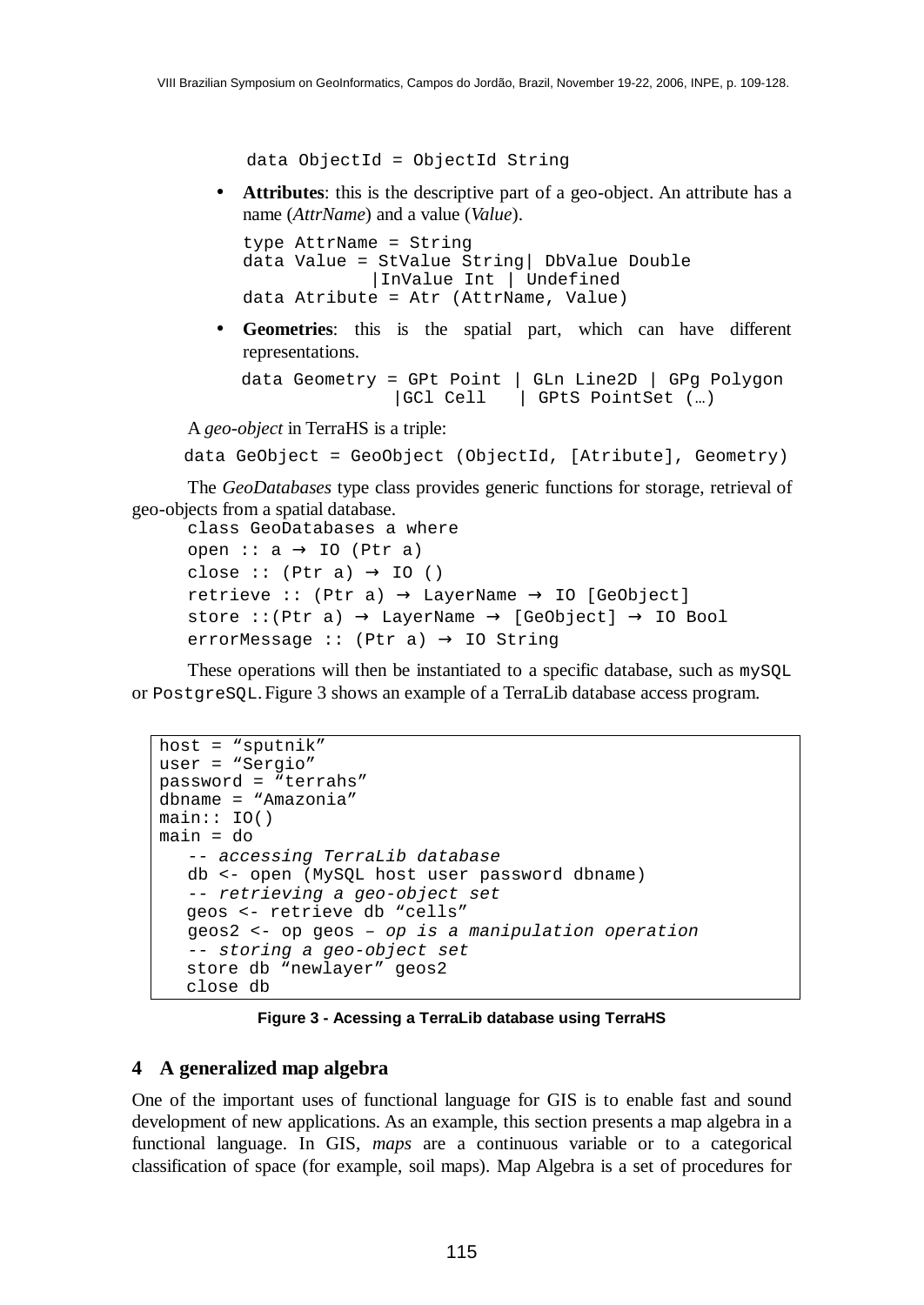handling maps. They allow the user to model different problems and to get new information from the existing data set. The main contribution to map algebra comes from the work of Tomlin [1983]. Tomlin's model uses a single data type (a map), and defines three types of functions. *Local* functions involve matching locations in different map layers, as in "*classify as high risk all areas without vegetation with slope greater than 15%". Focal* functions involve proximal locations in the same layer, as in the expression "*calculate the local mean of the map values*". *Zonal* functions summarize values at locations in a layer contained in zones defined in another layer. An example is "*given a map of city and a digital terrain model, calculate the mean altitude for each city."* 

For this experiment, we use the map algebra proposed in Câmara et al. [Câmara 2005]. The authors describe the design of a map algebra that generalizes Tomlin's map algebra by incorporating topological and directional spatial predicates. In the next section, we describe and implement this algebra.

## **4.1 The map abstract data type**

Our map algebra has two main data types: object set and field. An *object set* is a set of objects represented by points, lines or regions associated with nonspatial attribute. *Fields* are functions that map a location in a spatial partition to a nonspatial attribute. The *map* data type combines both the *object set* data type and the *field* data type. A map is a function  $m: E \otimes A$ , where:

- The domain is finite collection, either a set of cells or a set of objects.
- The range is a set of *attribute values*.

For each geographic element  $e \in E$ , a *map* returns a value  $m(e) = a$ , where  $a \in E$ *A*. A geographical element can represent a location, area, line or point. This definition matches the definition of a *coverage* in Open GIS [OGC 2000]. A coverage in a planarenforced spatial representation that *covers* a geographical area completely and divides it in spatial partitions that may be either regular or irregular. For retrieving data from a coverage, the Open GIS specification propose describes a discrete function (*DiscreteC\_Function),* as shown in Figure 4 below.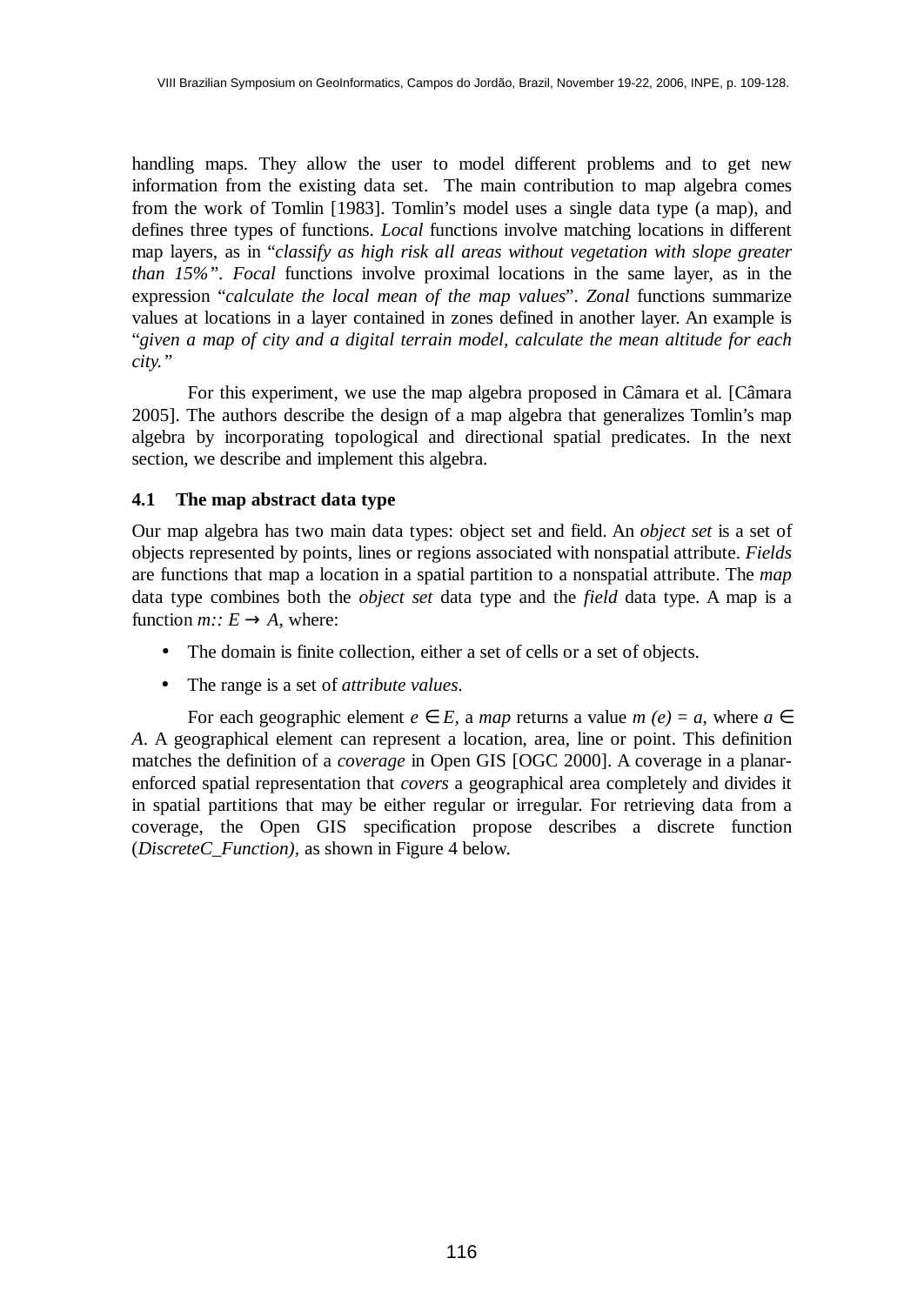

**Figure 4 The Open GIS discrete coverage function – source: [OGC 2000].** 

The *DiscreteCFunction* data type describes a function whose spatial domain and whose range are finite. The domain consists of a finite collection of geometries, where a *DiscreteCFunction* maps each geometry for a value [OGC 2000]. Based on the Open GIS specification, we defined the type class *Maps*. The type class *Maps* generalizes and extends the *DiscreteCFunction* class. Its functions are parameterized on the input type a and the output type b. It provides the support for the operations proposed by the *DiscreteCFunction*:

```
class Maps map where 
    evaluate :: (Eq a, Eq b) => map a b \rightarrow a \rightarrow Maybe b
    domain :: map a b \rightarrow [a]num \cdots map a b \rightarrow Intvalues :: map a b \rightarrow [b]new_map :: [a] \rightarrow (a \rightarrow b) \rightarrow (map a b)
    fun :: (\text{map } a b) \rightarrow (a \rightarrow b)
```
The functions is the Maps type class work as follows: (a) evaluate is a function that takes a map and an input value a and produces an output value ("*give me the value of the map at location a*"); (b) domain is a function that takes a map and returns the values of its domain; (c) num returns the number of elements of the map's domain; (d) values returns the values of the map's range. We propose two extra functions: *new\_map* and *fun*, as described below.

- new\_map, a function that returns a new map *m,* given a domain and *a coverage function.*
- fun: given a map*,* returns its *coverage function*.

We defined the *Map* data type to use the functions of the generic type class *Maps.* The *Map* data type is also parameterized.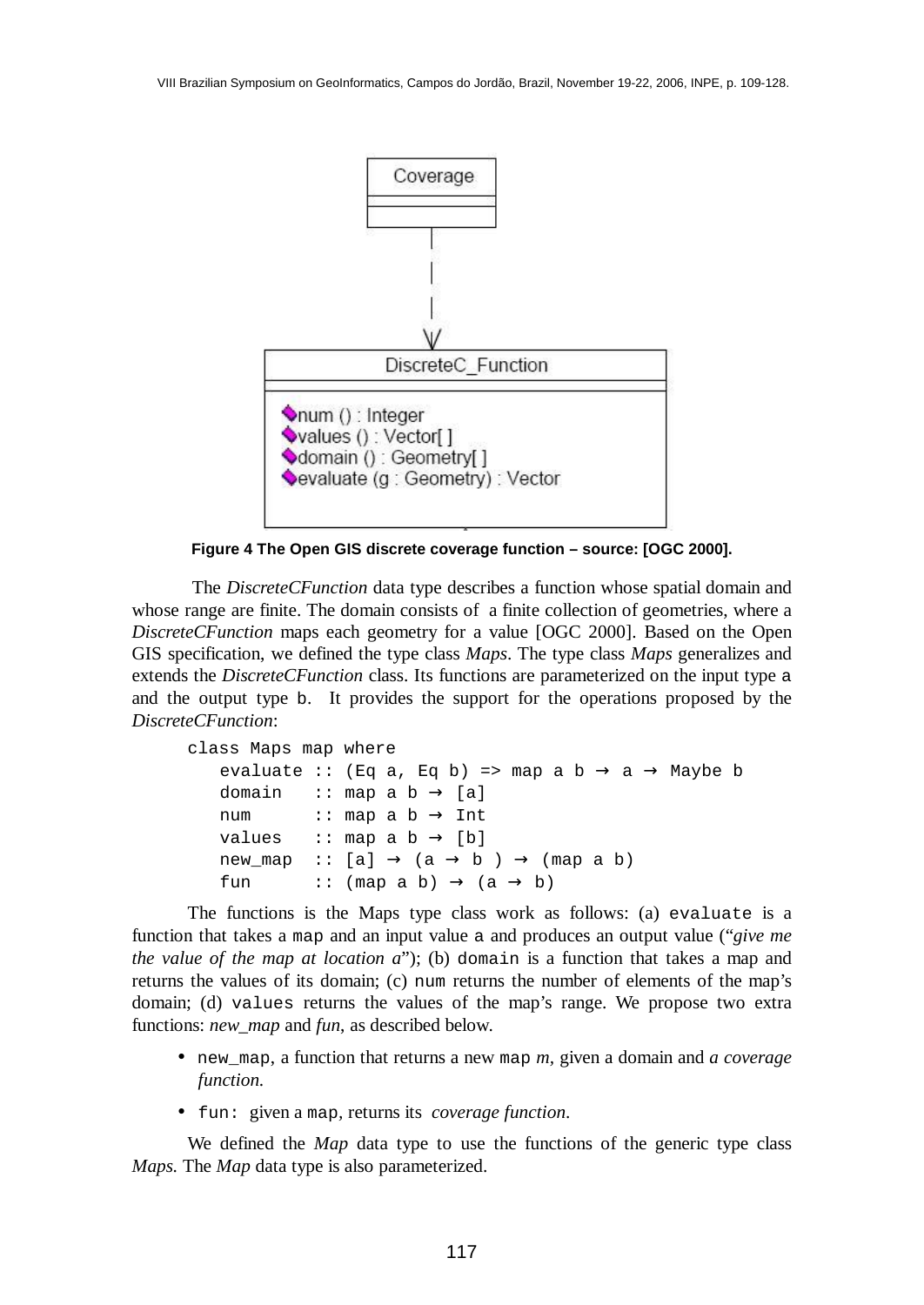data Map a  $b = Map ((a \rightarrow b), [a])$ 

The data type *Map* has two parts:

- A *coverage function* that maps an object of generic type *a* to generic type *b*.
- A domain of objects of the polymorphic type *a*.

The instance of the type class *Maps* to the *Map* data type is shown below:

```
instance Maps Map where 
   new_map a f = (Map (f, a))evaluate f o 
        | (elem o (domain f)) = Just ((fun f) o)
        | otherwise = Nothing 
   domain (Map (f, a)) = a
   num f = length (domain f) 
   values f = map (fun f) (domain f)fun (Map (f,-)) = f
```
Figure 5 show an example of the *Map* data type.

```
m1 :: (Map String Integer) 
ml = new map ["ab", "abc", "a"] length
values m1 
= [2, 3, 1]evaluate m1 "ab" 
= Just 2
evaluate m1 "ad" -- m1 not contain "ad" 
= Nothing
```
**Figure 5 Example of use of the** *Map* **data type.** 

#### **4.2 Operations**

Câmara et al [2005] define two classes of the map algebra operations: nonspatial and spatial. For *nonspatial operations*, the value of a location in the output map is obtained from the values of the same location in one or more input maps. They include logical expressions such as "*classify as high risk all areas without vegetation with slope greater than 15%", "Select areas higher than 500 meters", "Find the average of deforestation in the last two years"*, and *"Select areas higher than 500 meters with temperatures lower than 10 degrees". Spatial functions* are those where the value of a location in the output map is computed from the values of the neighborhood of the same location in the input map. They include expressions such as *"calculate the local mean of the map values"* and *"given a map of cities and a digital terrain model, calculate the mean altitude for each city"*. In what follows, we show these operations in TerraHS, using polymorphic data types.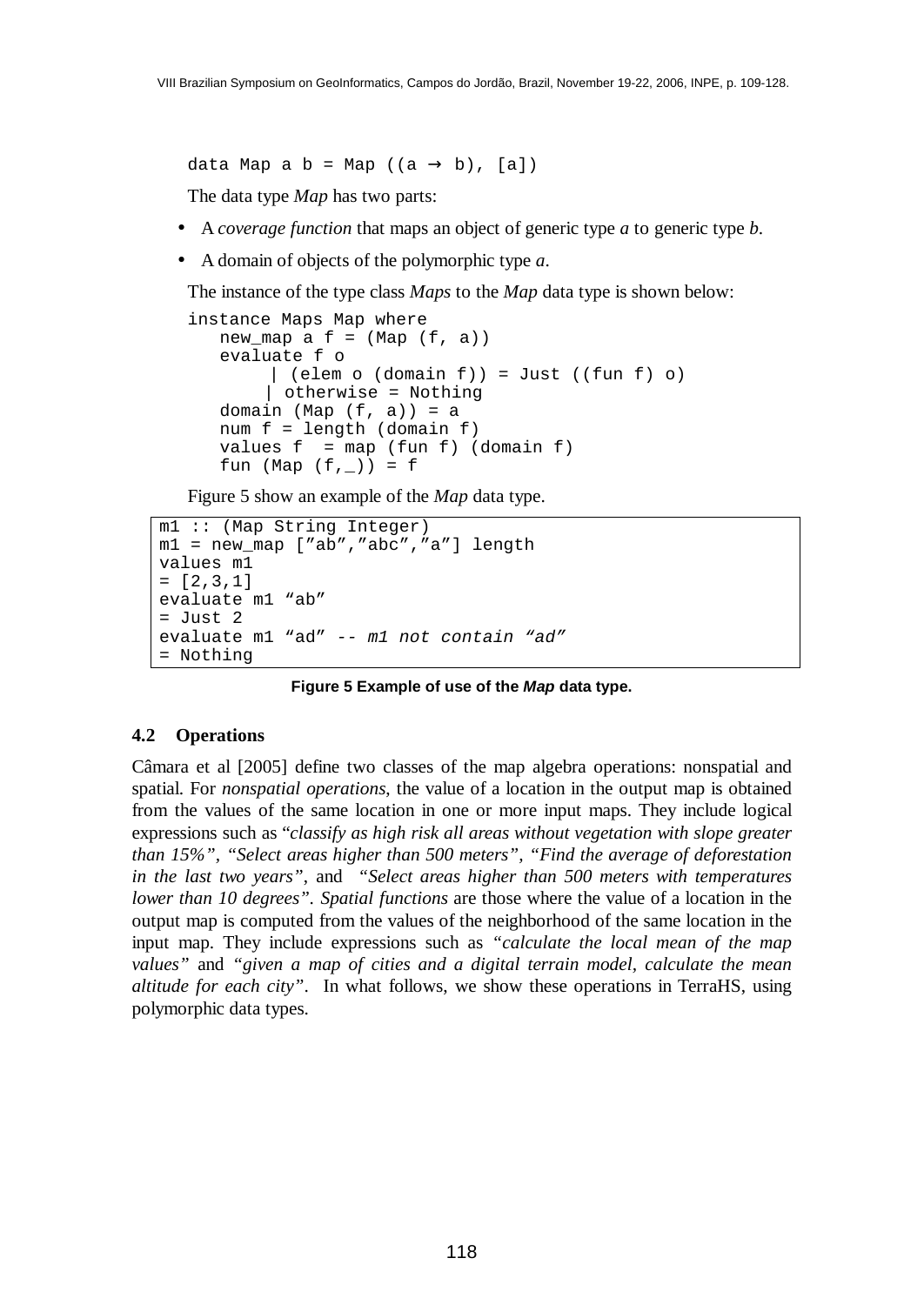#### **4.2.1 Nonspatial operations**

Nonspatial operations are higher-order functions that take one value for each input map and produce one value in the output map, using a first-order function as argument. These include *single argument functions* and *multiple argument functions* [Câmara, Palomo et al. 2005].

```
class (Maps m) => NonSpatialOperations m where 
 map single :: (b \rightarrow c) \rightarrow (m a b) \rightarrow (m a c)map multiple:: ([b] \rightarrow c) \rightarrow [(m a b)] \rightarrow (m a b) \rightarrow (m a c)
```
The *map\_single* function has two arguments: a *map m* and a first-order function *g.* It returns a new *map,* whose domain contains the same elements of the input map domain. The *coverage function* of the output map is the composition of the *coverage function* of the input map *m* and the first-order function *g.*

```
map_single g m = new_map (domain m) (g . (fun m))<br>defines a new map | defines the mappi
                   defines a new map
                  with the same domain
                                                defines the mapping 
                                               function of the new map
```
Figure 6 shows an example of a single argument function.

```
values m1 
= [2, 4, 12]m2 = map_single square m1 
values m2 
= [4, 16, 144]
```
#### **Figure 6 Example of use of the single argument function**

The *map\_multiple* function has three arguments: a *map* list, a multivalued function and a reference *map*. Given a reference *map,* it applies a multivalued function in *map* list.

```
map_multiple fn mlist mref = 
   new_map (domain mref) (\x \rightarrow fn (map_r mlist x))
       defines a new map 
      with the same domain 
                               defines the mapping function of the 
                               new map using an auxiliary function
```
The *map\_multiple* function returns a new *map* with a same domain of the reference map and a new coverage function. This function uses the auxiliary function *map\_r.* For each element *x* of the reference map, *map\_r* applies the multiargument function in the input list of maps to get the output value*.* It also handles cases where there are multiargument function fails to returns an output value.

```
map_r :: (Maps m) => [(m a b)] \rightarrow a \rightarrow [b]map_r [ ] = [ ]map_r (m:ms) e = map_r' (evaluate m x)
   where 
   map r' (Just v) = v : (map r ms e)
   map r' (Nothing) = (map r ms e)
```
Figure 7 shows an example of *map\_multiple*. In this example, the *m3 map* is the result of the sum of the *maps m1* and *m2.*

values m1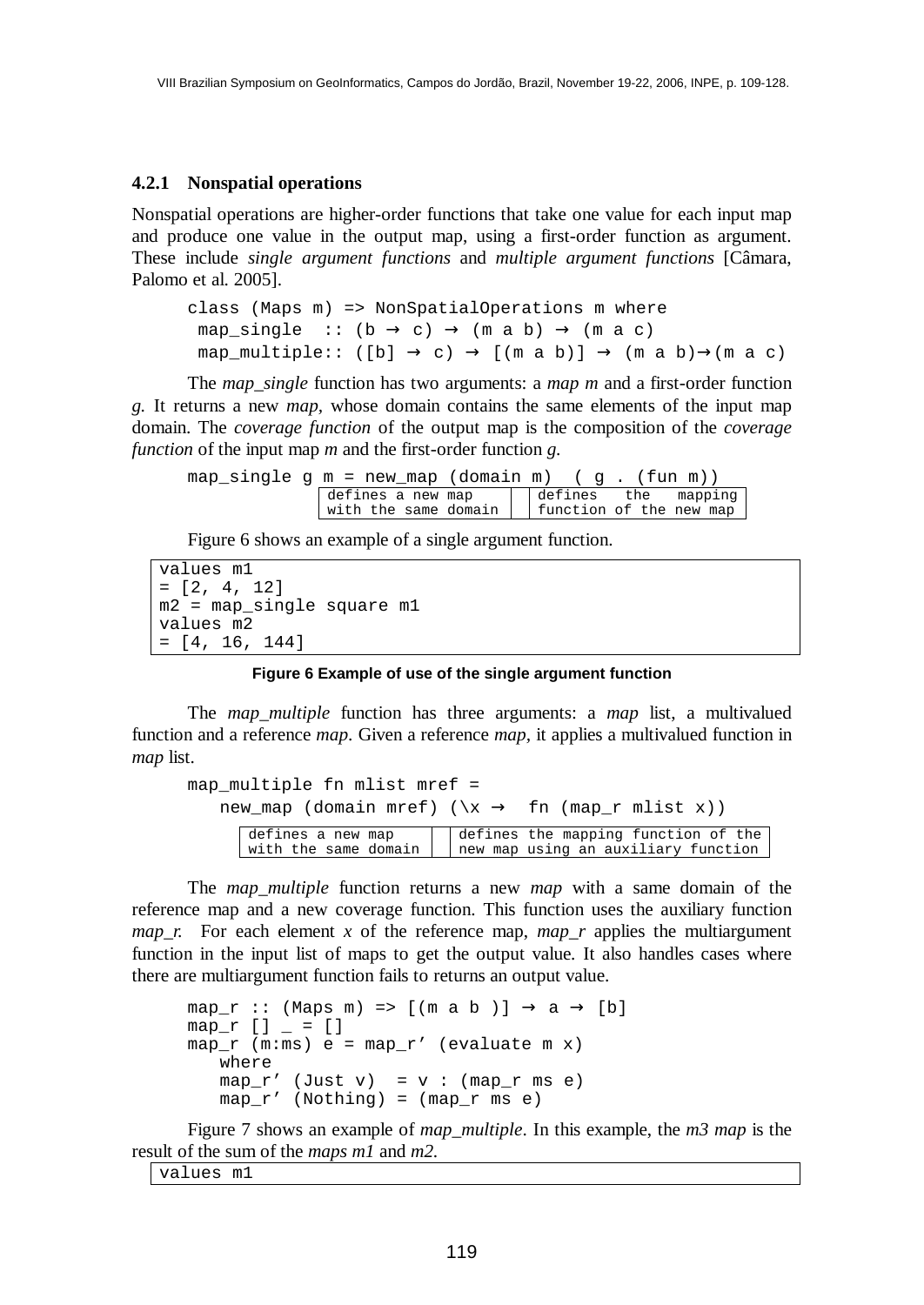```
= [2, 4, 8]values m2 
= [4, 5, 10]m3 = map_multiple sum [m1, m2] m1 
values m3 
= [6, 9, 18]
```
**Figure 7 - Example of use of** *map\_multiple*

## **4.2.2 Spatial Operations**

Spatial operations are higher-order functions that use a spatial predicate. These functions combine a selection function and a multivalued function, with two input maps (the reference map and the value map) and an output map [Câmara, Palomo et al. 2005]. Spatial functions generalize Tomlin's focal and zonal operations and have two parts: *selection* and *composition*. For each location in the output map, the *selection function* finds the matching region on the reference map. Then it applies the spatial predicate between the *reference* map and the *value* map and creates a set of values. The *composition function* uses the selected values to produce the result (Figure 8). Take the expression *"given a map of cities and a digital terrain model, calculate the mean altitude for each city".* In this expression, the *value map* is the digital terrain model and the *reference map* is the map of cities. The evaluation has two parts. First, it selects the terrain values inside each city. Then, it calculates the average of these values.



**Figure 8. Spatial operations (selection + composition). Adapted from Tomlin [1990].** 

The implicit assumption is that the geographical area of the *output map* is the same as *reference map*. The type signature of the spatial functions in TerraHS is:.

class (Maps m) => SpatialOperations m where

map\_select ::  $(m a b) \rightarrow (a \rightarrow c \rightarrow Bool) \rightarrow c \rightarrow (m a b)$ map\_compose ::  $([b] \rightarrow b) \rightarrow (m a b) \rightarrow b$ map\_spatial ::  $([b] \rightarrow b) \rightarrow (m a b) \rightarrow (a \rightarrow c \rightarrow Bool)$  $\rightarrow$  (m c b)  $\rightarrow$  (m c b)

The *spatial selection* function selects all elements that satisfy a predicate on a reference object ("*select all deforested areas inside the state of Amazonas*"). It has three arguments: an input *map*, a predicate and a reference element.

map\_select m pred obj = new\_map sel\_dom (fun m)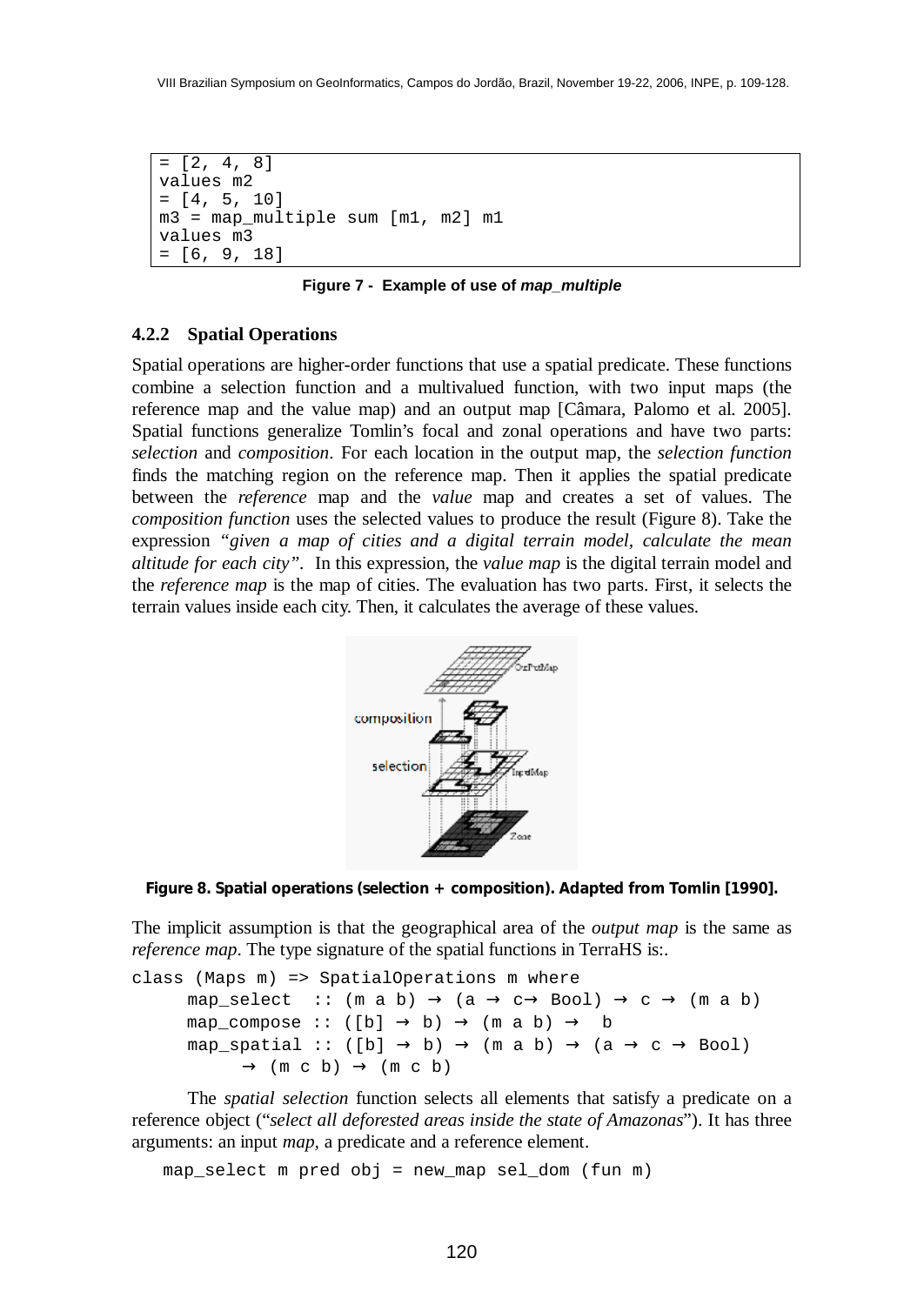```
where 
sel\_dom = [elem | elem \leftarrow (domain m), (pred elem obj)]
```
This function takes a reference element and an input map. It creates a map that contains all elements of the input map that satisfy the predicate over the reference element. Figure 9 shows an example, where the map consists of a set of points. Then, we select those points that intersect a given line.

```
line= Line2d [Point(1,2), Point(2,2), Point(1,3), Point(0,4)]domain m1 
= [Point(4,5),Point (1,2),Point (2,3),Point (1,3)] 
m2 = map_select m1 intersects line 
domain m2 
= [Point (1,2), Point (1,3)]
```
#### **Figure 9 Example of** *map\_select.*

The *composition function* combines selected values using a multivalued function. In Figure 10, the map\_compose function is applied to *map m1* and to the multivalued function *sum*.

```
map\_compose \t f \t (values m)
```

```
values m1 
= [ 2, 6, 8]map_compose sum m1 
= 16
```
#### **Figure 10 Example of** *map\_compose.*

The map\_spatial function combines *spatial selection* and *spatial composition*:

```
map_spatial fn m pred mref = new_map (domain mref) 
     (\x \rightarrow \text{map} \text{ compose} (\text{map} \text{select} \text{m} \text{pred} \text{x}) \text{fn})
```
*Map\_spatial* creates a map whose domain contains the elements of the reference map. To get its coverage function, we apply *map\_compose* to the result of the *map\_selection*. Figure 12 shows an example.

```
domain m1 
= [Point(4,5),Point (1,2),Point (2,3),Point (1,3)] 
values m1 
= [2, 4, 5, 10]domain m2 
= [(Line 2d[Point (1, 2), Point (2, 2), Point (1, 3), Point (0, 4) ])]m3 = map_spatial sum m1 intersects m2 
values m3 -- 4 + 10
= [14]
```
#### **Figure 12 Example of** *map***\_***spatial*

The spatial operation selects all points of *m1* that intersect *m2* (which is a single line). Then, it sums its values. In this case, points (1,2) and (1,3) intersect the line. The sum of their values is 14.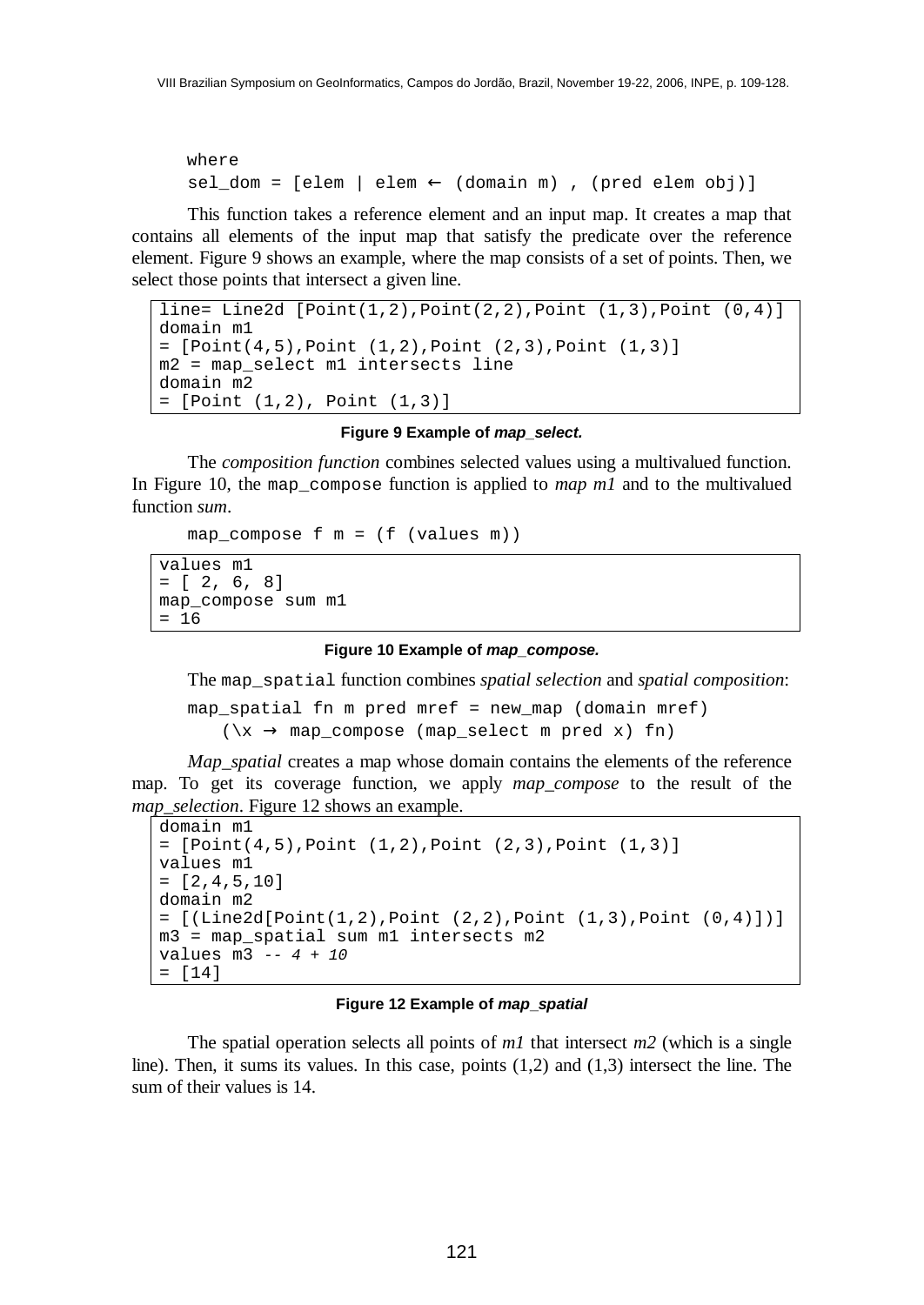### **4.3 Application Examples**

In the previous section we described how to express the map algebra proposed in Câmara et al. [2005] in TerraHS. In this section we show the application of this algebra to actual geographical data.

### **4.3.1 Storage and Retrieval**

Since a *Map* is generic data type, it can be applied to different concrete types. In this section we apply it to the *Geometry* and *Value* data types available in the TerraHS, which represent, respectively, a region and a descriptive value. TerraHS enables storage and retrieval of a *geo-object* set. To perform a map algebra, we need to convert from a *geoobject* set to a map and vice versa.

```
toMap :: [GeObject] \rightarrow AttrName \rightarrow (Map Geometry Value)
toGeObject::(Map Geometry Value)→ AttrName → [GeObject]
```
Given a geo-object set and the name of one its attributes, the tomap function returns a map. Remember that a *Map* type has one value for each region. Thus, a layer with three attributes it produce three *Maps*. The toGeObject function inverts the toMap function. Details of these two functions are outside the scope of this paper. Given these functions, we can store and retrieve a map, given a spatial database.

```
retrieveMap:: 
       Database \rightarrow LayerAttr \rightarrow IO (Map Geometry Value)
 retrieveMap db (layername, attrname) = do 
        db <- open db 
        geoset <- retrieve db layername 
        let map = toMap geoset attrname 
        close db 
        return map
```
The LayerAttr type is a tuple that represents the layer name and attribute name. The retrieveMap function connects to the database, loads a geo-object set, converts these geo-objects into a map, and return this map as its output.

```
storeMap:: 
    \texttt{Database} \rightarrow \texttt{Layer} \rightarrow (\texttt{Map Geometry Value}) \rightarrow \texttt{IO} \texttt{Bool} storeMap db (layername, attrname) m = do 
     let geos = toGeObject map attrname 
     db <- open db 
     close db 
     let status = store db layername geos 
     return status
```
The storeMap function coverts a map to a geo-object set that will be saved in the database. We can now write a program that reads and writes a *map* in a TerraLib database.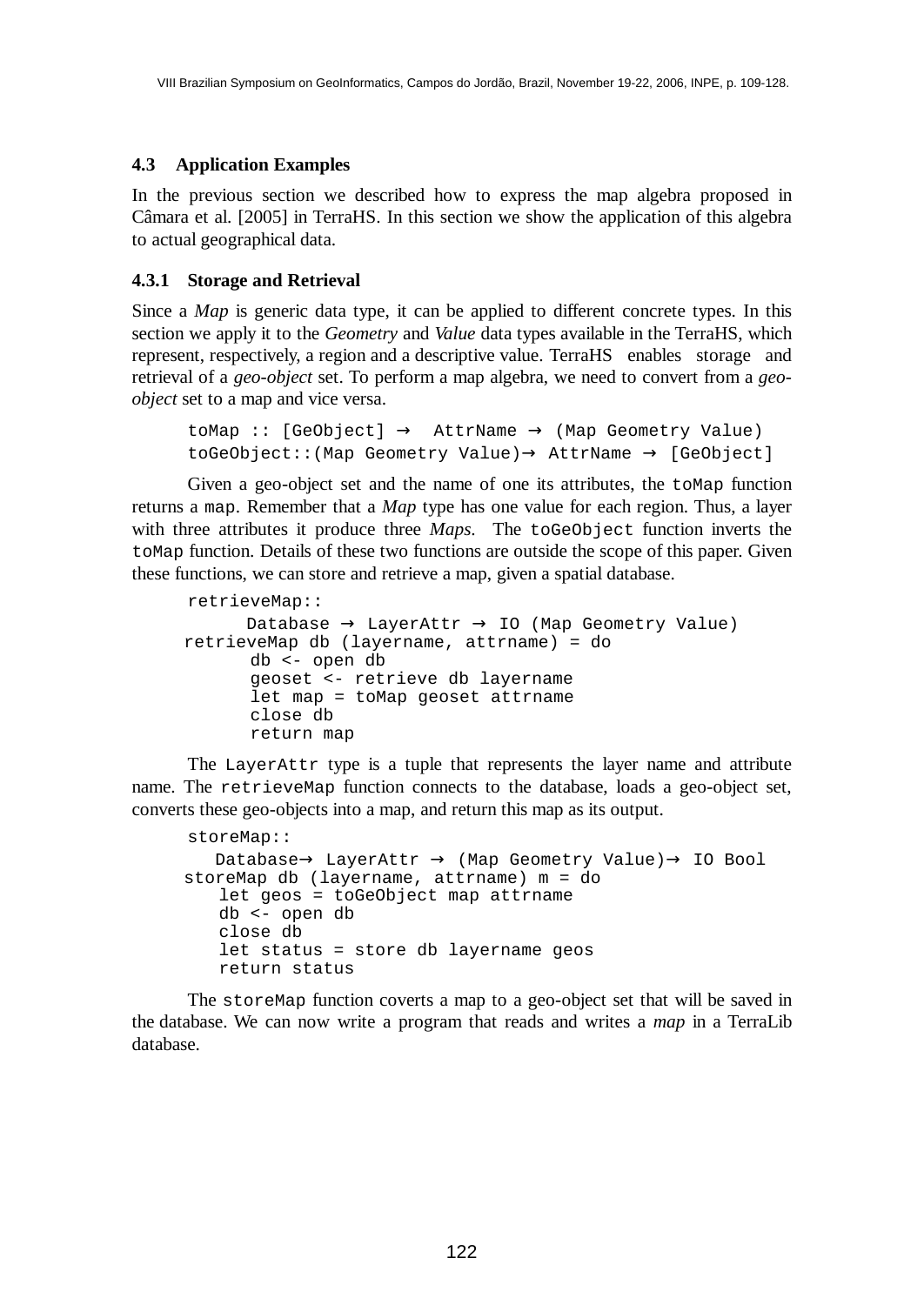```
host = "sputnik" 
user = "Sergio" 
password = "terrahs" 
dbname = "Amazonia" 
main: IO()main = do 
  db <- open (MySQL host user pass dbname) 
  def_map <- retrieveMap db ("amazonia","deforest") 
  -- apply a nonspatial operation 
   let defclass = map_single classify def_map 
   storeMap db ("amazonia", "defclass") defclass
```
**Figure 13 Retrieving and storing a** *Map* **from TerraLib Database** 

### **4.3.2 Examples of Map Algebra in TerraHS**

Since 1989, the Brazilian National Institute for Space Research has been monitoring the deforestation of the Brazilian Amazon, using remote sensing images. We use some of this data as a basis for our examples. We selected a data set from the central area of Pará, composed by a group of highways and two protection areas. This area is divided in cells of 25 x 25 km2, where each cell describes the percentage of deforestation and deforested area (Figure 14).



**Figure 14 – Deforestation, Protection Areas and Roads Maps (Pará State)** 

Our first example considers the expression: "*Given a map of deforestation and classification function, return the classified map*". The classification function defines four classes: (1) dense forest; (2) mixed forest with agriculture; (3) agriculture with forest fragments; (4) agricultural area. This function is:

```
classify :: Value \rightarrow Value
classify (DbValue v) 
    v < 0.2 = (StValue "1")((v > 0.2) && (v < 0.5)) = (StValue "2")(v > 0.5) & (v < 0.8) = (StValue "3")v > 0.8 = (StValue "4")
```
We obtain the classified map using the map\_single operation together with the classify function: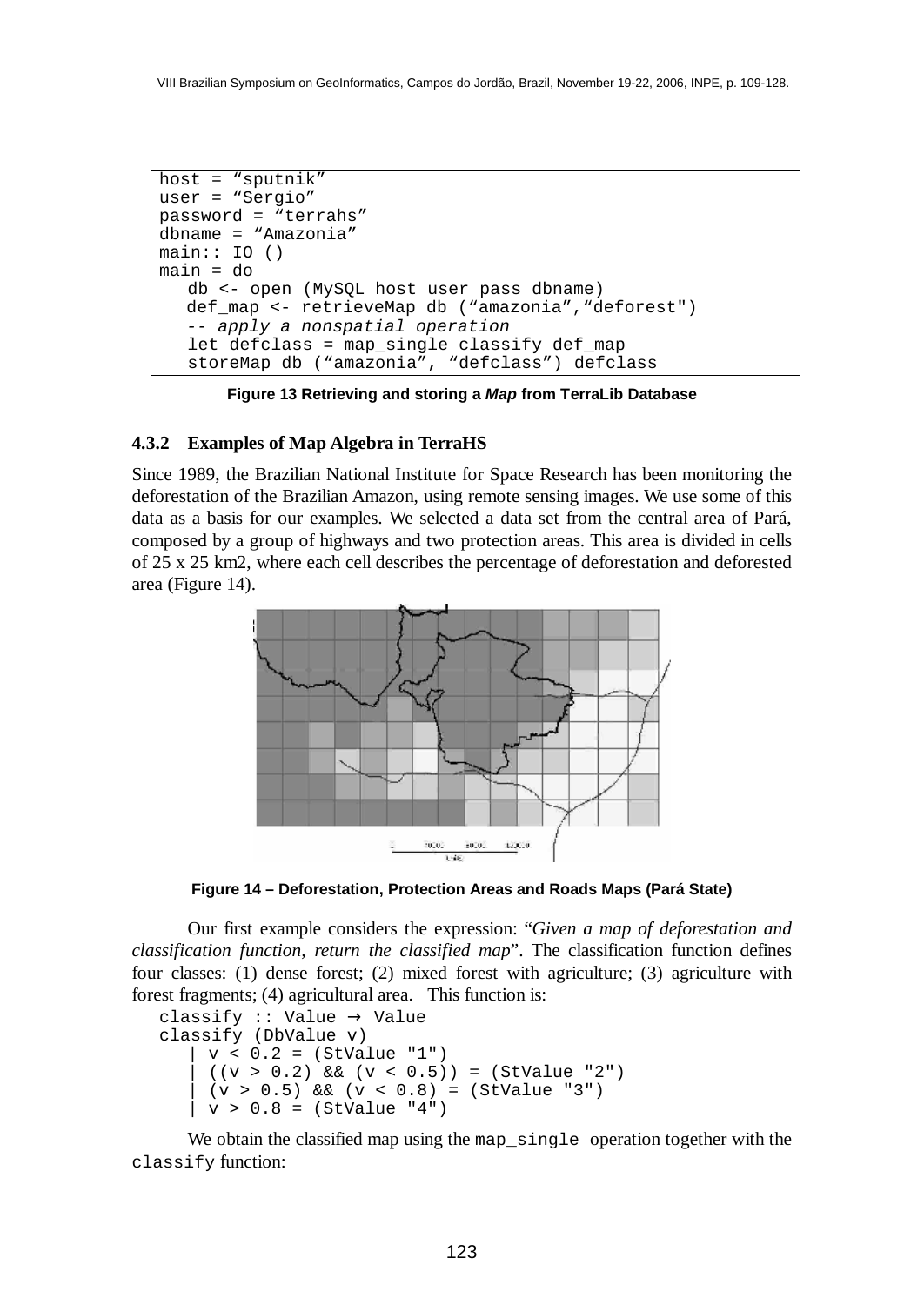

**Figure 15 – The classified map** 

As a second example, we take the expression: *"Calculate the mean deforestation for each protection area"*. The inputs are: the deforestation map (def\_map), a spatial predicate (within), a multivalued function (mean) and the map of protected areas (prot\_areas). The output is a deforestation map of the protected areas (def\_prot) with the same objects as the reference map (prot\_areas). We use the map\_spatial higher-order operation to produce the output:



def\_prot = map\_spatial mean def\_map within prot\_areas

**Figure 16 – Deforest mean by protection area**

In our third example, we consider the expression: "*Given a map containing roads and a deforestation map, calculate the mean of the deforestation along the roads*". We have as inputs: the deforestation map (def\_map), a spatial predicate (intersect), a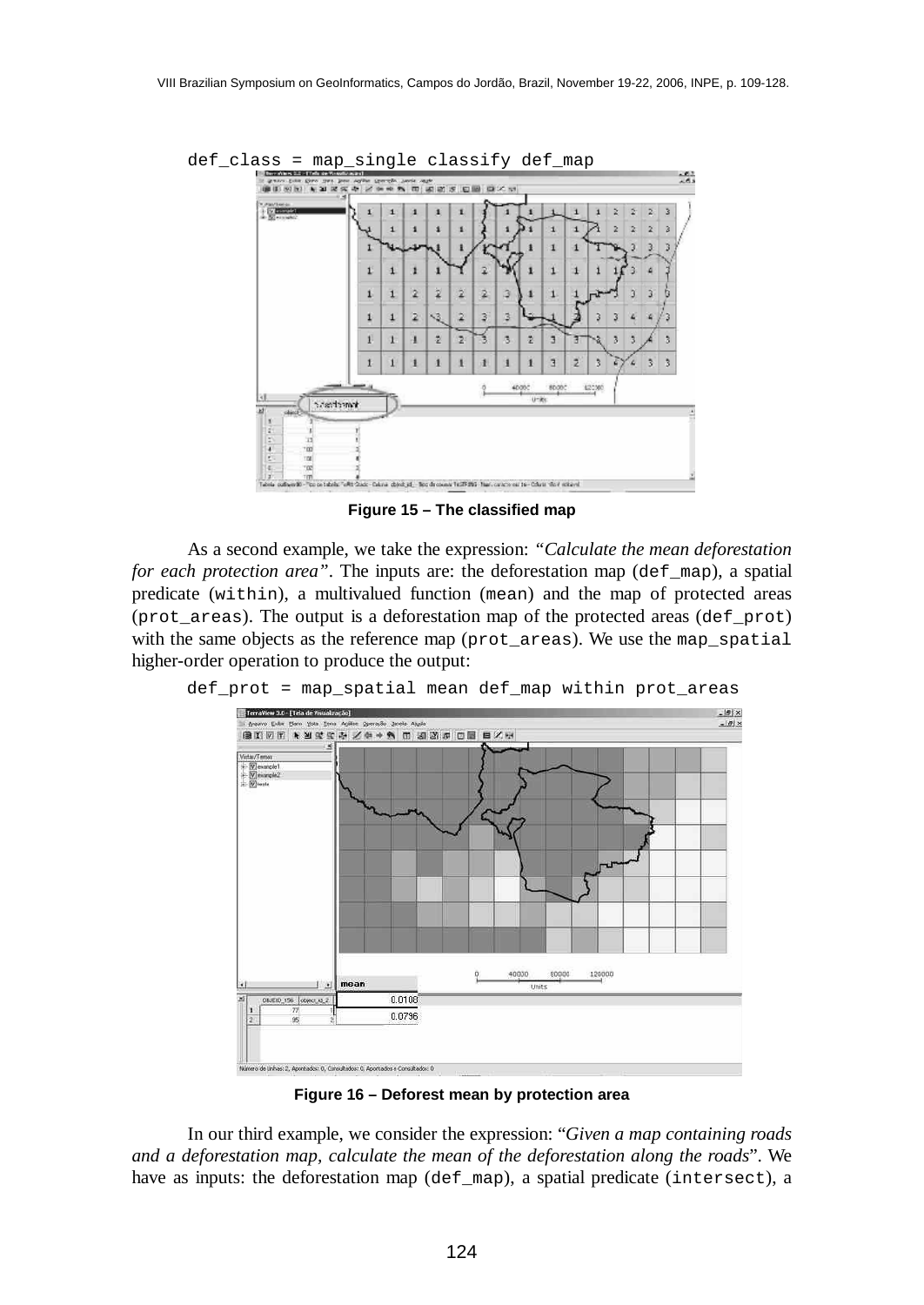multivalued function (mean) and a road map (roads). The product is a map with one value for each road. This value is the mean of the cells that intercept this road.



road\_def = map\_spatial mean def\_map intersect road\_map

**Figure 17 – Deforestation mean along the roads**

# **5 Conclusions**

This paper presents the TerraHS application for integrating functional programming and spatial databases. We use TerraHS to develop and validate a map algebra in a functional language. The resulting map algebra is compact, generic and extensible. The example shows the benefits on using functional programming, since it enables a fast prototyping and testing cycle. Table 1 presents the total number of Haskell lines used to develop the map algebra.

|                    | <b>Number of source lines</b> |                |       |  |  |
|--------------------|-------------------------------|----------------|-------|--|--|
|                    | operations axioms             |                | total |  |  |
| Data types         | 6                             | Ч              | 15    |  |  |
| <b>Map Algebra</b> | 6                             | 10             | 16    |  |  |
| <b>Auxiliary</b>   |                               |                | 6     |  |  |
| <b>Total</b>       |                               | $\overline{A}$ |       |  |  |

**Table 1 – Map Algebra in Haskell** 

For comparison purposes, the SPRING GIS [Câmara, Souza et al. 1996] includes a map algebra in the C++ language that uses about 8,000 lines of code. The SPRING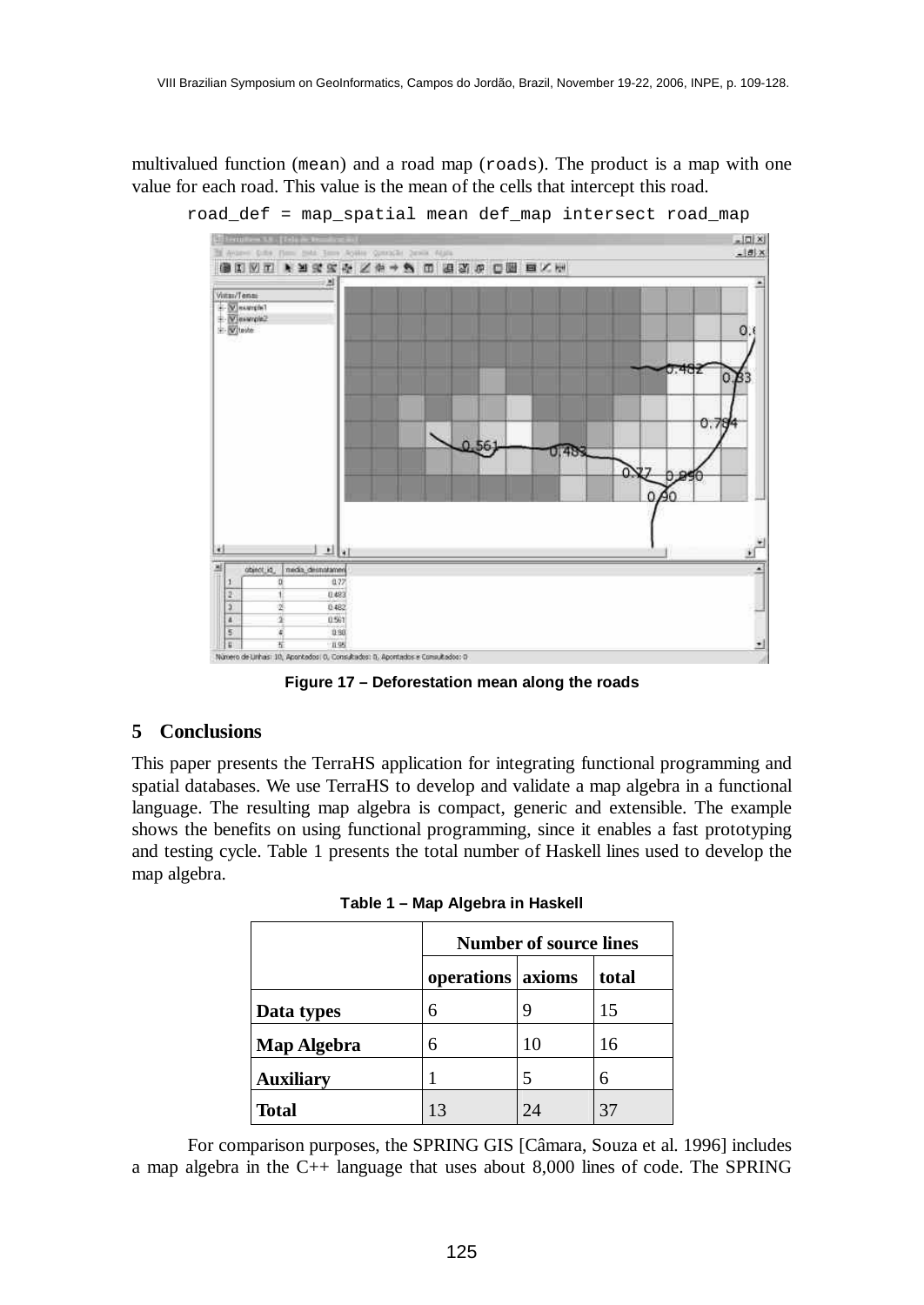map algebra provides a strict implementation of Tomlin's algebra. Our map algebra allows a more generic set of functions than Tomlin's at less than 1% of the code lines. This large difference comes from the use of the parameterized types, overloading and higher order functions, which are features of the Haskell language. Our work points out that integrating functional languages with spatial database is an efficient alternative in for developing and prototyping novel ideas in GIScience.

### **References**

- Câmara, G. (2005). Representação computacional de dados geográficos. Bancos de Dados Geográficos. M. Casanova, G. Câmara, C. Davis, L. Vinhas and G. Ribeiro. Curitiba, MundoGeo Editora**:** 11-52.
- Câmara, G., D. Palomo, R. C. M. d. Souza, et al. (2005). Towards a generalized map algebra: principles and data types. VII Workshop Brasileiro de Geoinformática, Campos do Jordão, SBC.
- Câmara, G., R. Souza, U. Freitas, et al. (1996). "SPRING: Integrating Remote Sensing and GIS with Object-Oriented Data Modelling." Computers and Graphics **15**(6): 13-22.
- Casanova, M., G. Camara, C. Davis, et al., Eds. (2005). Bancos de Dados Geograficos (Spatial Databases). Curitiba, Editora MundoGEO.
- Chakravarty, A. P. a. M. (2004). Interfacing Haskell with Object-Oriented Languages. 15th International Workshop on the Implementation of Functional Languages, Lübeck, Germany, Springer-Verlag.
- Chakravarty, M. (2003). "The Haskell 98 foreign function interface 1.0: An addendum to the Haskell 98 report."
- Frank, A. (1997). Higher order functions necessary for spatial theory development. Auto-Carto 13, Seattle, WA, ACSM/ASPRS.
- Frank, A. (1999). One Step up the Abstraction Ladder: Combining Algebras From Functional Pieces to a Whole. COSIT - Conference on Spatial Information Theory, Springer-Verlag.
- Frank, A. and W. Kuhn (1995). Specifying Open GIS with Functional Languages. Advances in Spatial Databases—4th International Symposium, SSD '95, Portland, ME. M. Egenhofer and J. Herring. Berlin, Springer-Verlag. **951:** 184- 195.
- Hudak, P. (1989). "Conception, evolution, and application of functional programming languages." ACM Comput. Surv. **21**(3): 359-411.
- Jones, S. P. (2002). "Haskell 98 Language and Libraries The Revised Report."
- Jones, S. P. (2005). "Tackling the Awkward Squad: monadic input/output, concurrency, exceptions, and foreign-language calls in Haskell."
- Medak, D. (1999). Lifestyles a new Paradigm in Spatio-Temporal Databases. Department for Geoinformation. Vienna, Technical University of Vienna.